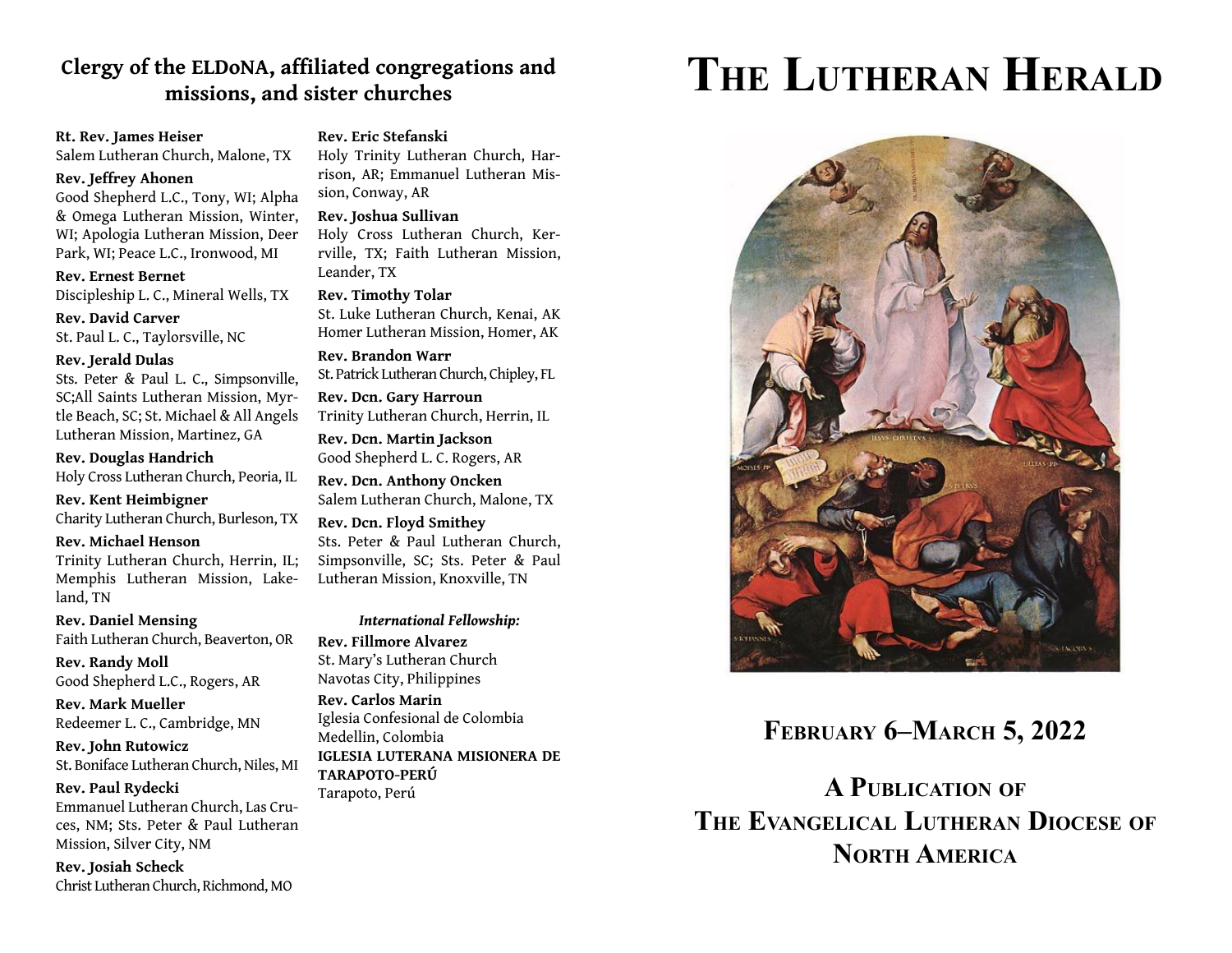### *The Calendar*

*The Lutheran Hymnal* (1941): TLH; *The Evangelical Lutheran Hymn-Book* (1912): ELHB; *The Evangelical Lutheran Hymnary* (1913): ELH

(Monday: M; Tuesday: T; Wednesday: W; Thursday: R; Friday: F; Saturday: S)

| February 6        |                                                                      | Transfiguration "O Wondrous Type" (ELH 253) |  |
|-------------------|----------------------------------------------------------------------|---------------------------------------------|--|
|                   | February 9 (W) St. Cyril of Alexandria, Bishop, Confessor and Doctor |                                             |  |
| February 13       | Septuagesima                                                         | <b>TLH 377</b>                              |  |
|                   | February 18 (F) Martin Luther, Confessor and Doctor                  |                                             |  |
| February 20       | Sexagesima                                                           | <b>TLH 500</b>                              |  |
| February 24 $(R)$ | St. Matthias, Apostle                                                |                                             |  |
| February 27       | Quinquagesima                                                        | <b>TLH 375</b>                              |  |
| March $2(W)$      | Ash Wednesday                                                        | <b>TLH 152</b>                              |  |

**ST. IGNATIUS SEMINARY UPDATE—**The Winter quarter will conclude on February 18. The Spring quarter begins on February 28. The classes this quarter are as follows:

> E009—Greek Readings 3 (1 hr.) S005—Creation and Redemption (3 hrs.) H004—Reformation (3 hrs.) E004—Isaiah (3 hrs.)

*Greek Readings* will be taught as arranged with the instructor. *Creation and Redemption* will be Tuesdays and Thursday from 10 to 11:30 A.M. *Reformation* will be on Tuesdays and Thursdays from 9 to 10 A.M., and on Wednesday from 9:30 to 10:30 A.M. *Isaiah* will be on Mondays and Fridays from 9:00 to 10:30 A.M.

 The seminary midterm break will begin Saturday, April 9 and classes will resume Monday, May 2. The break is situated around Holy Week, Easter, and the annual Colloquium and Synod of the diocese, as seminarians are expected to attend the diocesan meeting, as are all clergy of the diocese.

**SYNOD AND COLLOQUIUM**—The schedule remains unchanged; with Colloquium on April 26–27, and Synod on April 27–28. Attendance is expected for all clergy; exceptions should be requested of the bishop no later than March 1.

### Doctrine and Practice The 'Gesima' Sundays #19

 "The names *Septuagesima*, *Sexagesima* and *Quinquigesima* point forward to Easter, these Sundays falling within the seventh and the sixth decades and upon the fiftieth day before that great feast. The Propers of the three Sundays provide a transition from the joyousness of the Christmas and Epiphany cycles to the stern penitential season of Lent. Momentous historical events originally led to the choice of the Lessons and the composition of the Collects for these days. This accounts for the strongly individual character of these Sundays.

 In 568 Pope John III appointed these Sundays as days of supplication in view of the perils threatened by the invading Lombards. Fear of impending disaster and trust in God are alternately expressed in the Introits and Graduals and in the earnest petitions of the Collects for these Sundays. The prayers and other Propers were retained in the Liturgy after the longcontinued threats of invasion had ended, and have now received a spiritual interpretation.

 ... These Sundays have marked individuality and a Lentenlike intensity of spirit. This is announced thematically in the Introit for *Septuagesima*, which speaks of being 'mercifully delivered' and 'defended in all adversity.' The Epistle and the Gospel sound the warning that although many be called, few are chosen. The Gospel extols God's goodness but the Epistle exhorts us to self-discipline and endeavor; an intimation of the approaching Lententide. In keeping with this, the Hallelujahs of the Graduals are replaced, beginning with this Sunday, by 'tracts' which continue in use throughout Lent."

—Luther Reed, *The Lutheran Liturgy*, p. 450-451

### **GESIMA—**

 Beginning with Septuagesima, the Sunday Canticle for Matins is the *Benedictus* (in place of the *Te Deum*); the *Te Deum* should not be used for Matins on ferial days throughout this season and Lent. As noted above, the Tract takes the place of the Hallelujah in the Gradual.

 Violet is the liturgical color for the Gesimas in this diocese. Pastors and deacons are encouraged to refer to the Diocesan Ceremonial.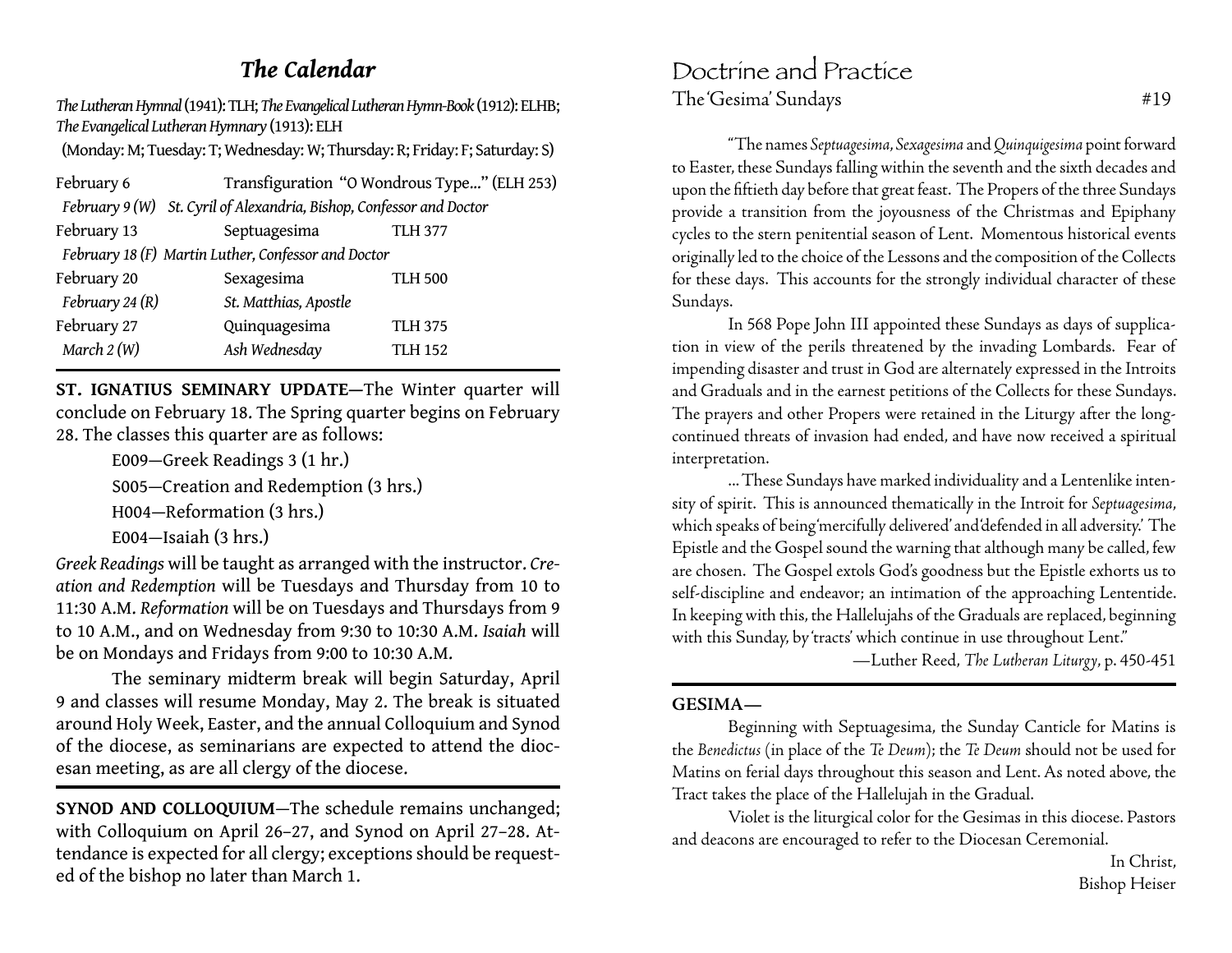### **OFFERINGS TO SUPPORT ST. IGNATIUS AND THE DIOCESE—**

With the Ember Days of Lent (week of *Invocavit*) quickly approaching, it is asked that congregations of the diocese consider door offerings or other support for the budgeted needs of the diocese and seminary. While the diocese has sufficient financial resources to meet budgeted expenses, regular support has not always kept pace with the ongoing budgeted needs. Individual gifts or congregational support for the diocese or the seminary may always be sent to the diocesan treasurer (please indicate where you would like your support to go; e.g., diocese, seminary, etc.), with checks made to "ELDoNA":

> Rev. Michael Henson c/o Trinity Ev. Lutheran Church 1000 North Park Ave. Herrin, IL 62948

Thank you for your support of the work of the diocese!

**2022 DIOCESAN FAMILY CAMP—**The deadline for deposits is rapidly approaching for this year's Diocesan Family Camp. St. Patrick Ev. Lutheran Church (Chipley, Florida) will be our host this year, with having a Divine Service at St. Patrick's with the remainder of the camp taking place at Surfside Christian Retreat Center in Panama City Beach (where we will also be staying). The cost is \$156 for the week, plus \$30 for food, per person. A deposit of \$100 per person is needed by March 5; the remainder is due on arrival. Payment of deposits should made to "St. Patrick Ev. Lutheran Church" and sent to the congregation:

> St. Patrick Lutheran Church, UAC (ELDoNA) 1705 Pioneer Rd.Chipley, FL 32428

### Transfiguration 15.0 Wondrous Type, O Vision Fair





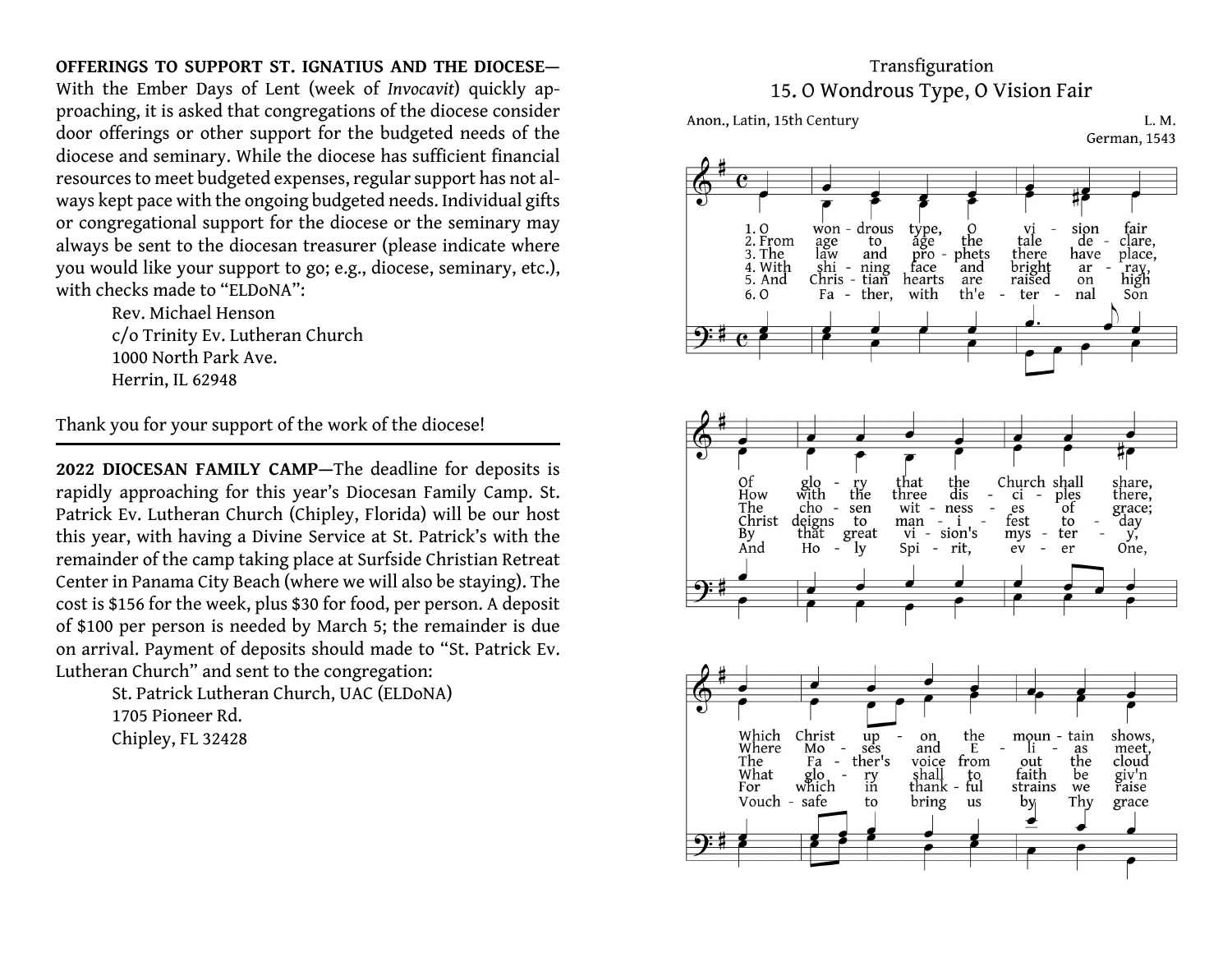

### SATURDAY, MARCH 5: PROVERBS 25:8-22 **LENTENTIDE**

"Like an earring of gold and an ornament of fine gold is a wise rebuker to an obedient ear." This quote from today's reading beautifully depicts how God deals with you. Through God's Law the Holy Spirit functions as the "wise rebuker." As painful as it is for your sinful flesh to hear God accuse you of sin, the same Holy Spirit works within you to give you "an obedient ear" to heed His call to repentance.

 This is the God who feeds His enemies and gives them water to drink. He patiently waits with the desire for them to turn to Him for forgiveness. But as Scripture tells us, many are hard of heart and refuse God's gracious invitation to turn from their sinful lives. They will spend eternity knowing that it was God who gave them food and drink while living on earth. They will also spend eternity knowing they had turned their backs on Him.

 The Church for centuries has drawn our attention to our need for repentance. Every day during this season of Lent you are moving closer and closer to Good Friday, where you see what God has done for you through Christ's sacrifice on the cross. There God's Law meets His Gospel; the perfect life of Christ given in perfect sacrifice for you.

 Prayer: O Lord, we beseech Thee, mercifully hear our prayers and, having set us free from the bonds of sin, defend us from all evil; through Jesus Christ, Thy Son, our Lord, who liveth and reigneth with Thee and the Holy Ghost, ever one God, world without end. Amen.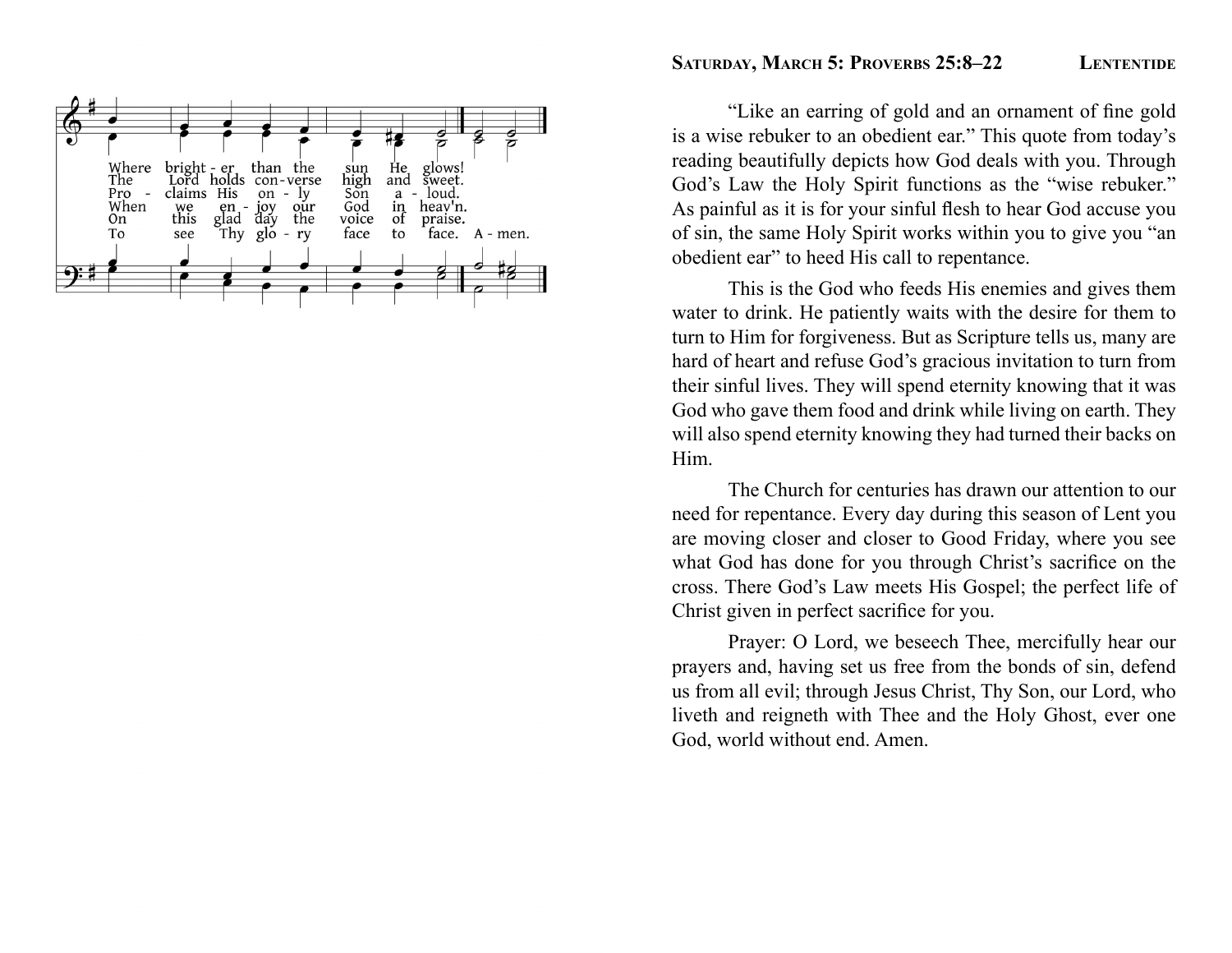Perverse: "turned away from what is right or good." This is an accurate description of sin. One who turns away from God, obviously, is turning away from good. As Jesus said, "Why do you call Me good? No one is good but One, that is, God" (Mark 10:18). When Christians view themselves in the light of God's Law, all we find is perversion.

 All of the foul things listed in today's reading apply to us, as well as to those we would quickly want to label as "perverse." No help is found in God's Law, because God's Law always accuses. Fortunately, God has another aspect of His Word, the Gospel, by which He would have all people to be saved. In the Gospel the believer hears God's voice of forgiveness for a conscience smitten by His Law. This Word turns the person's eyes away from the sin that lingers to the Christ who suffered and died to pay the price for those sins, and rose again from the dead.

 Every day the Christian lives with a battle that rages on inside because we are simultaneously sinner and saint. Thanks be to God for giving His people the Holy Spirit in Baptism. Every day the Holy Spirit moves us to confess our sins and takes us to Christ and His forgiveness. The overarching point to remember is that when the Law convicts you of sin, don't run from God. Instead, run to Jesus, confess your sins, and trust in His forgiveness.

 Prayer: O Lord, we beseech Thee, mercifully hear our prayers and, having set us free from the bonds of sin, defend us from all evil; through Jesus Christ, Thy Son, our Lord, who liveth and reigneth with Thee and the Holy Ghost, ever one God, world without end. Amen.

### Lesson from the Book of Concord **Cransfiguration Sunday**

### **Article III.**

 Also they teach, that the Word, that is, the Son of God, did take man's nature in the womb of the blessed Virgin Mary, so that there are Two Natures, the divine and the human, inseparably conjoined in one Person, one Christ, true God and true man, who was born of the Virgin Mary, truly suffered, was crucified, dead and buried, that He might reconcile the Father unto us, and be a sacrifice, not only for original guilt, but for all actual sins of men. He also descended into hell, and truly rose again the third day; afterward He ascended into Heaven, that He might sit on the right hand of the Father, and forever reign, and have dominion over all creatures, and sanctify them that believe in Him, by sending the Holy Ghost into their hearts, to rule, comfort and quicken them, and to defend them against the devil and the power of sin. The same Christ shall openly come again to judge the quick and the dead, etc., according to the Apostles' Creed.

—The Augsburg Confession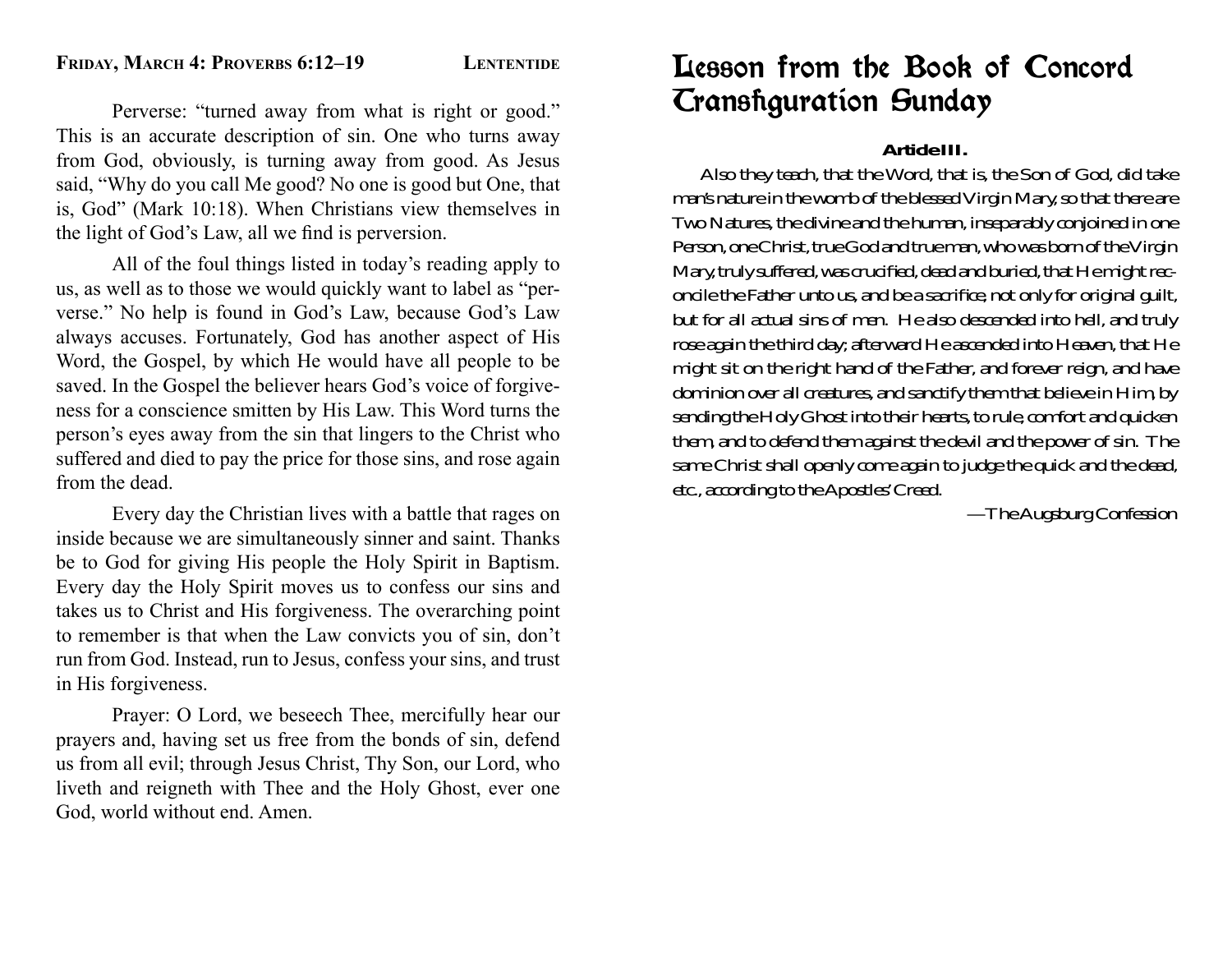They lived on the plain—there were no mountains where they could worship on the high places. They had no stones to build with, but they had lots of clay. So, they made fire-tempered bricks to build a structure that reached above the clouds. They wanted to worship in the heavens by their own efforts, on their own terms. They did not want to be fruitful and multiply and fill the earth as God had blessed them to do; they wanted to remain where they were, and make a name for themselves by working their way to heaven. God would not have it. He confused the people's speech. Not being able to talk to each other, they scattered on the earth.

 We wonder about them, but do we 'temper our own clay'—harden our hearts—and try to work our way into heaven? Let it not be so! Let us not trust in our own works; let us be faithful to God's Word and Sacraments. Let us be fruitful and multiply and fill the earth with faith in His promises and blessings given through our Lord and Savior, Jesus Christ.

Prayer: O God, who in the glorious transfiguration of Thine only-begotten Son hast confirmed the mysteries of the faith by the testimony of the fathers, and who, in the voice that came from the bright cloud, didst in a wonderful manner foreshow the adoption of sons, mercifully vouchsafe to make us coheirs with the King of His glory and bring us to the enjoyment of the same; through the same Jesus Christ, Thy Son, our Lord, who liveth and reigneth with the Father and the Holy Ghost, ever one God, world without end. Amen.

 "You shall love your neighbor as yourself." But we don't. There are all too many times we get angry, over big stuff, as well as over the smallest of things. We sit and stew without an ounce of forgiveness emanating from our souls. Sometimes our Lord lets us stew for a while. He lets us sit and ruminate until we see our real problem. "When I kept silent, my bones grew old through my groaning all the day long. For day and night Your hand was heavy upon me; my vitality was turned into the drought of summer. I acknowledged my sin to You, and my iniquity I have not hidden. I said, 'I will confess my transgressions to the Lord,' and You forgave the iniquity of my sin." (Psalm 32:4-5)

 Love of neighbor begins with God loving and forgiving us. The Holy Spirit brings us to repentance before God, and to receive His forgiveness. The love of Christ for us compelled Him to do whatever was necessary to save us. We know what that "necessary" thing was. He had to die on the cross in order to pay the price of our sins. By this we are saved. We can begin to love others because the love of Christ moves us to do so.

 Prayer: O Lord, we beseech Thee, mercifully hear our prayers and, having set us free from the bonds of sin, defend us from all evil; through Jesus Christ, Thy Son, our Lord, who liveth and reigneth with Thee and the Holy Ghost, ever one God, world without end. Amen.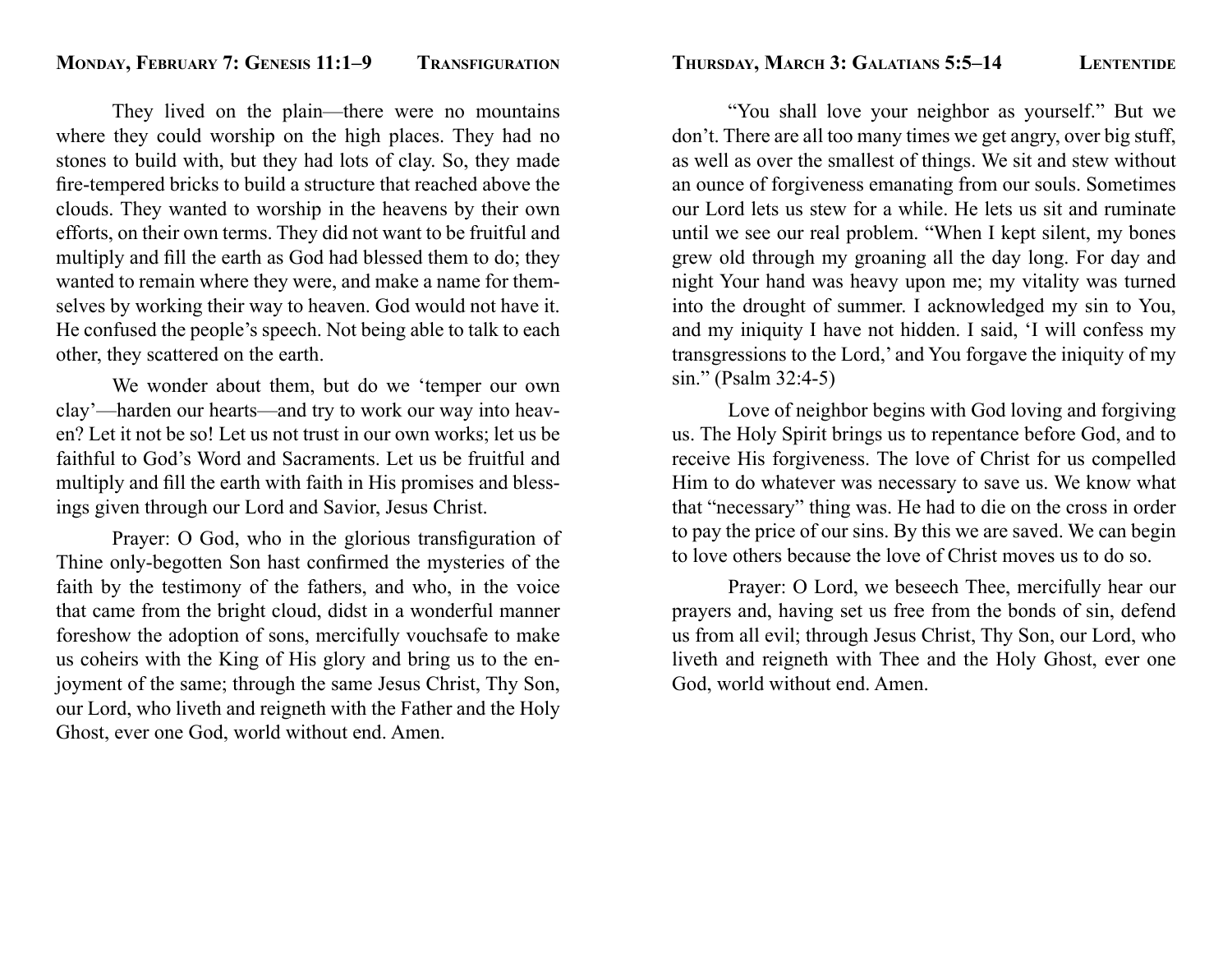What makes Ash Wednesday so special? Aren't we to confess our sins every day? Isn't that the lasting effect of Holy Baptism, in that the Holy Spirit brings us daily repentance? So why do we even need Ash Wednesday? The Divine Service and the historic liturgy of the Church help us understand the significance of Ash Wednesday.

 When we think of the Church year, what usually stands out are those special days like Christmas and Easter. But when one really looks at every Divine Service one sees the totality of Christ and His work. The Divine Service is about the entire Christ, from the promise made in the Garden of Eden to the promise of Christ's return at the end of time. Every Sunday is all about Christ and about His all. The difference from Sunday to Sunday and other special days on the Church calendar is simply a matter of emphasis, which takes us back to Ash Wednesday. Ash Wednesday is that special time to heighten our awareness of our need for repentance, our need to turn from our sinful ways to our God who is "gracious and merciful, slow to anger, and of great kindness."

 Prayer: Almighty and everlasting God, who hatest nothing Thou hast made and dost forgive the sins of all those who are penitent, create and make in us new and contrite hearts, that we, worthily lamenting our sins and acknowledging our wretchedness, may obtain of Thee, the God of all mercy, perfect remission and forgiveness; through Jesus Christ, Thy Son, our Lord, who liveth and reigneth with Thee and the Holy Ghost, ever one God, world without end. Amen.

 Want to know what you are going to look like when Jesus raises you from the dead? You need not fret about it. Jesus tells you. "Then the righteous will shine forth as the sun in the kingdom of their Father."

 And you may say, "But I am not righteous. I have no righteousness." And you are correct. Indeed, you have no righteousness of your own, on your own. But God has created faith in Christ's righteousness in you by the work of the Holy Spirit through Word and Sacrament. By faith in Christ's righteousness you assume His righteousness. By His power you believe in Christ, and your faith in Him is credited to you as righteousness.

During the week after Transfiguration we see Jesus shining like the sun. By this we get a vivid image of the way we will look when He comes again. Christ will put his righteousness on you who believe in Him. We will thus be like Him. Only those who are clothed like Him can enter the doorway to heaven, to God's eternal feast. We will shine forth as the sun in the Kingdom of our Father!

Prayer: O God, who in the glorious transfiguration of Thine only-begotten Son hast confirmed the mysteries of the faith by the testimony of the fathers, and who, in the voice that came from the bright cloud, didst in a wonderful manner foreshow the adoption of sons, mercifully vouchsafe to make us coheirs with the King of His glory and bring us to the enjoyment of the same; through the same Jesus Christ, Thy Son, our Lord, who liveth and reigneth with the Father and the Holy Ghost, ever one God, world without end. Amen.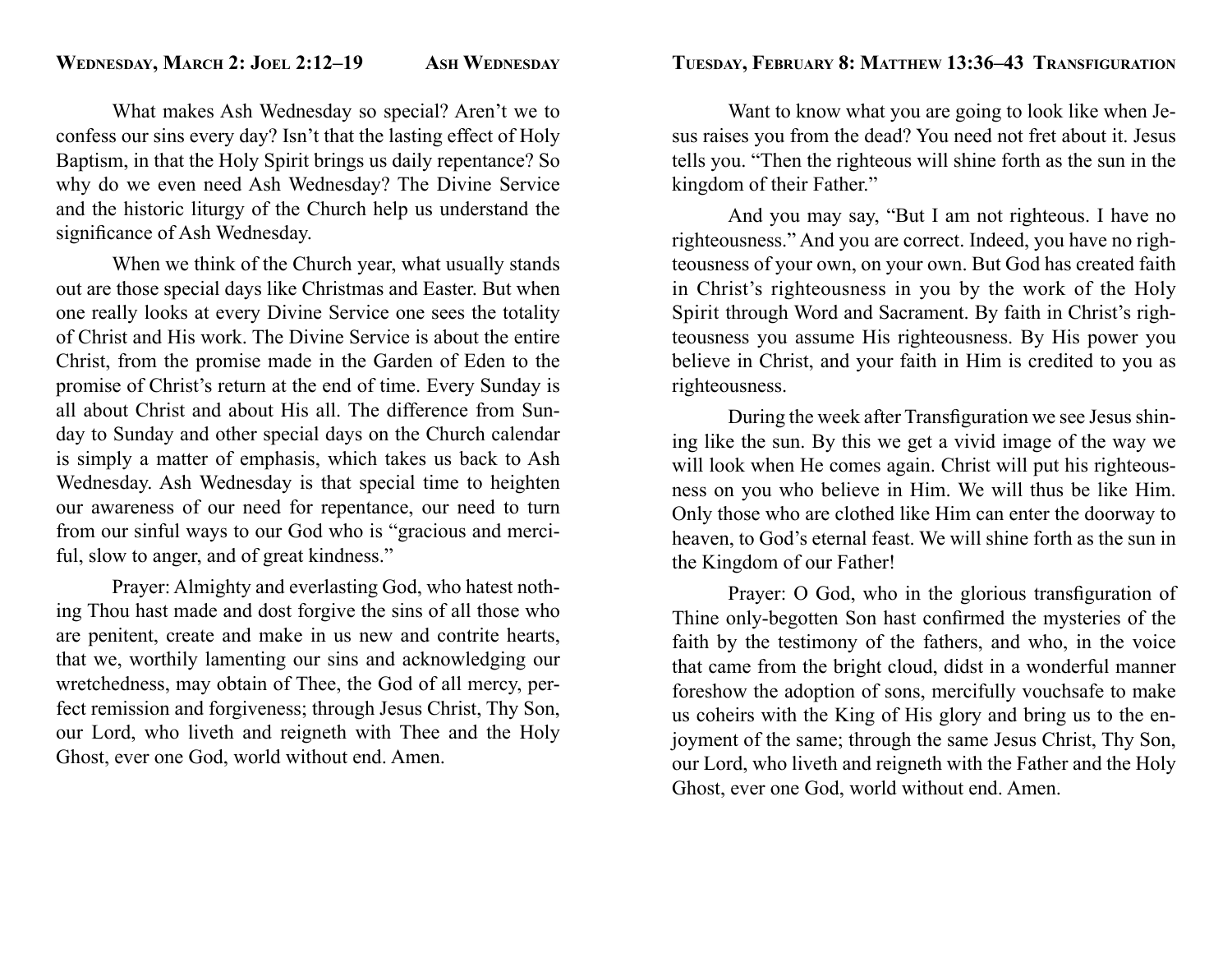Chilling words are these from Jesus: "I do not know you, where you are from."

 Do you claim that you have come to faith in Jesus by your own efforts? This is hardly possible. Your works, done without faith in Christ, are only sinful. Where are you from? Is your heart ruled by the devil, the world, and your flesh? If so, then Jesus does not know you. Or is your heart contrite and soft, concerned with your sin? Do you confess your sins and receive Christ's absolution through your God-sent pastor? Do you remember your Baptism? Do you believe that Christ is present in His Body and Blood at His Holy Table?

 Is your only hope for forgiveness and everlasting life based on your faith in your Savior Jesus Christ? That is how He knows you! And since He knows you, He will save you through your faith in Him. Abraham believed God and it was credited to him as righteousness. You believe God in Christ and it will be credited to you as righteousness.

Prayer: O God, who in the glorious transfiguration of Thine only-begotten Son hast confirmed the mysteries of the faith by the testimony of the fathers, and who, in the voice that came from the bright cloud, didst in a wonderful manner foreshow the adoption of sons, mercifully vouchsafe to make us coheirs with the King of His glory and bring us to the enjoyment of the same; through the same Jesus Christ, Thy Son, our Lord, who liveth and reigneth with the Father and the Holy Ghost, ever one God, world without end. Amen.

 Jesus said in today's reading, "He who has My commandments and keeps them, it is he who loves Me." A person can quickly think, "Oh great! This is supposed to be uplifting? I don't keep Jesus' commandments. So now what?" That is how you should feel when confronted by God's Law. Nobody keeps God's commandments. So how are you supposed to "love" Jesus when you can't even do what He expects?

"We love Him because He first loved us" (1 John 4:19). And how did God show us His love? "But God shows His love for us in that while we were still sinners, Christ died for us" (Romans 5:8). God's call to sinners is to turn to Him for mercy and forgiveness, which are the result of Christ's death on the cross. Christ tells us, "Let not your heart be troubled; you believe in God, believe also in Me" (John 14:1). To believe in Christ is to trust you are forgiven all your sins. Jesus' perfect life is now counted as your very own, for through faith you are united to Him. God now sees you as perfect, holy, and righteous because you are in Christ.

 Prayer: O Lord, we beseech Thee, mercifully hear our prayers and, having set us free from the bonds of sin, defend us from all evil; through Jesus Christ, Thy Son, our Lord, who liveth and reigneth with Thee and the Holy Ghost, ever one God, world without end. Amen.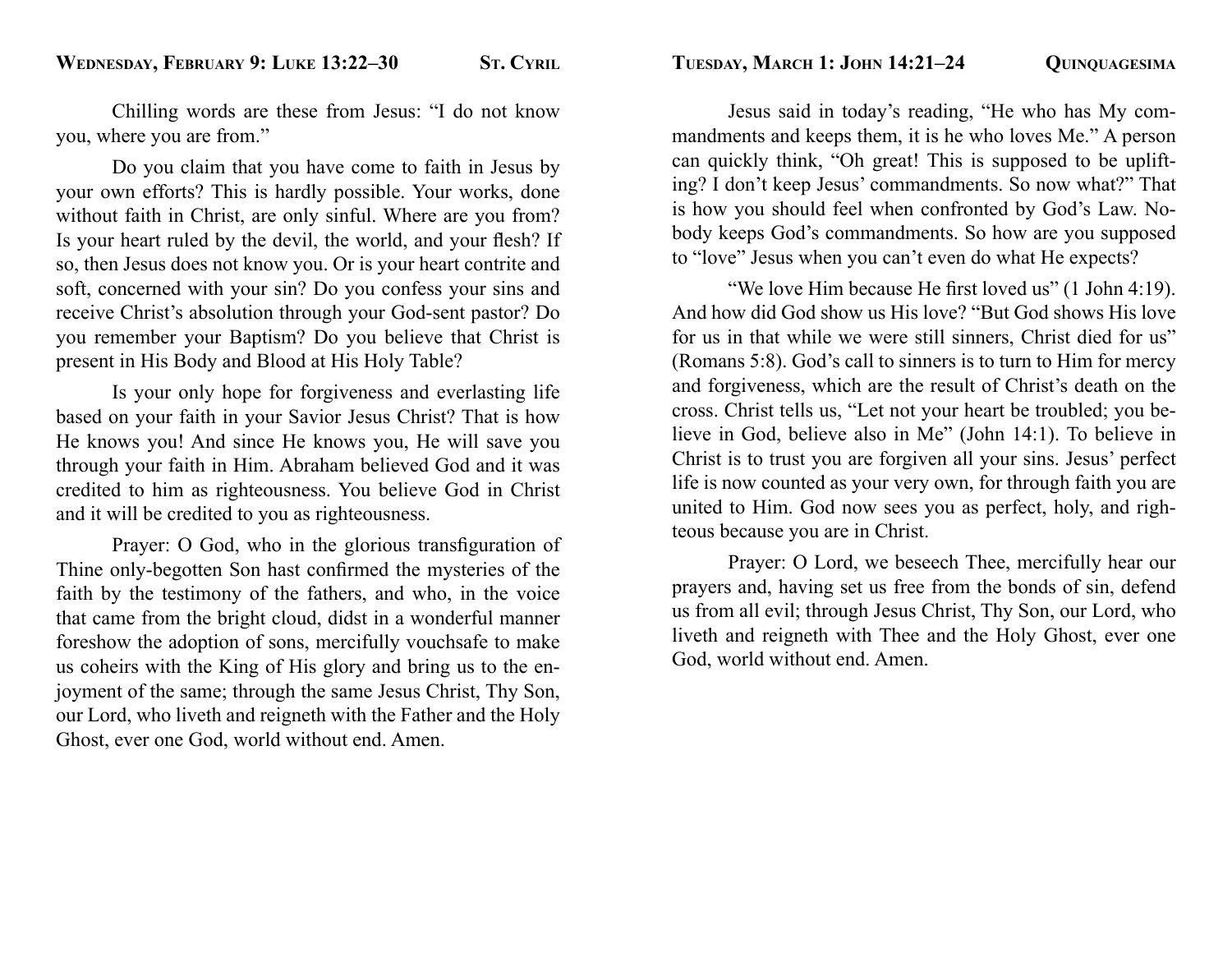"Teacher, we want You to do for us whatever we ask." And so it is even today with many preachers. They do not think of God as Savior, but more as a personal butler. For them God exists to give you whatever you ask for, so long as you know how to do the asking. This false teaching is known as "name it and claim it."

 But when it comes to the truth of God's Word, there is a sense in which "name it and claim it" holds true. The Ten Commandments clearly tell us what God expects of people. "Name" any commandment and people can only truly "claim" they have failed to keep it, and miserably so. Although the disciples had been with Jesus for several years, James and John still didn't understand why Jesus came. He came to die. The "cup" Jesus would endure would be the cup of God's wrath. He would die so that we may live. In Holy Baptism your sins were washed away. But where did they go? They went away from you and onto Christ, who bore them on the cross. There, on the cross, He dies the death we rightly deserve.

 This is how Christ came "to serve." He came "to give His life a ransom for many," which far exceeds the service of a mere butler who simply serves to fulfill earthly desires. Instead, Jesus gives to us that which we truly need for eternal life, forgiveness of sins.

 Prayer: O Lord, we beseech Thee, mercifully hear our prayers and, having set us free from the bonds of sin, defend us from all evil; through Jesus Christ, Thy Son, our Lord, who liveth and reigneth with Thee and the Holy Ghost, ever one God, world without end. Amen.

 A little bitty seed is hidden in the immense dirt covering of the earth. As the seed germinates and the tree grows in size, so does the number of birds nesting and hiding in that tree. A small bit of yeast is hidden in a large amount of meal to make bread. Though the amount of yeast is minuscule compared to the rest of the meal, the yeast begins its work, gas bubbles are produced, and the bread begins to rise.

 Jesus uses parables and paradoxes to teach God's truth. The results of paradoxes are never what you expect, and God's good and holy works can come from small, hidden—almost unnoticeable—beginnings. So it was that a virgin's Son was born in Bethlehem. A tiny town in the midst of an immense earth would be the place where God would send His Son to bless His Church on earth. Thus it was that the One killed by the Jews for blasphemy would be the One sent to save them, and the world, from sin. God's greatness is found in His little things, and in His grand things. But God is always great. And always, God is good.

Prayer: O God, who in the glorious transfiguration of Thine only-begotten Son hast confirmed the mysteries of the faith by the testimony of the fathers, and who, in the voice that came from the bright cloud, didst in a wonderful manner foreshow the adoption of sons, mercifully vouchsafe to make us coheirs with the King of His glory and bring us to the enjoyment of the same; through the same Jesus Christ, Thy Son, our Lord, who liveth and reigneth with the Father and the Holy Ghost, ever one God, world without end. Amen.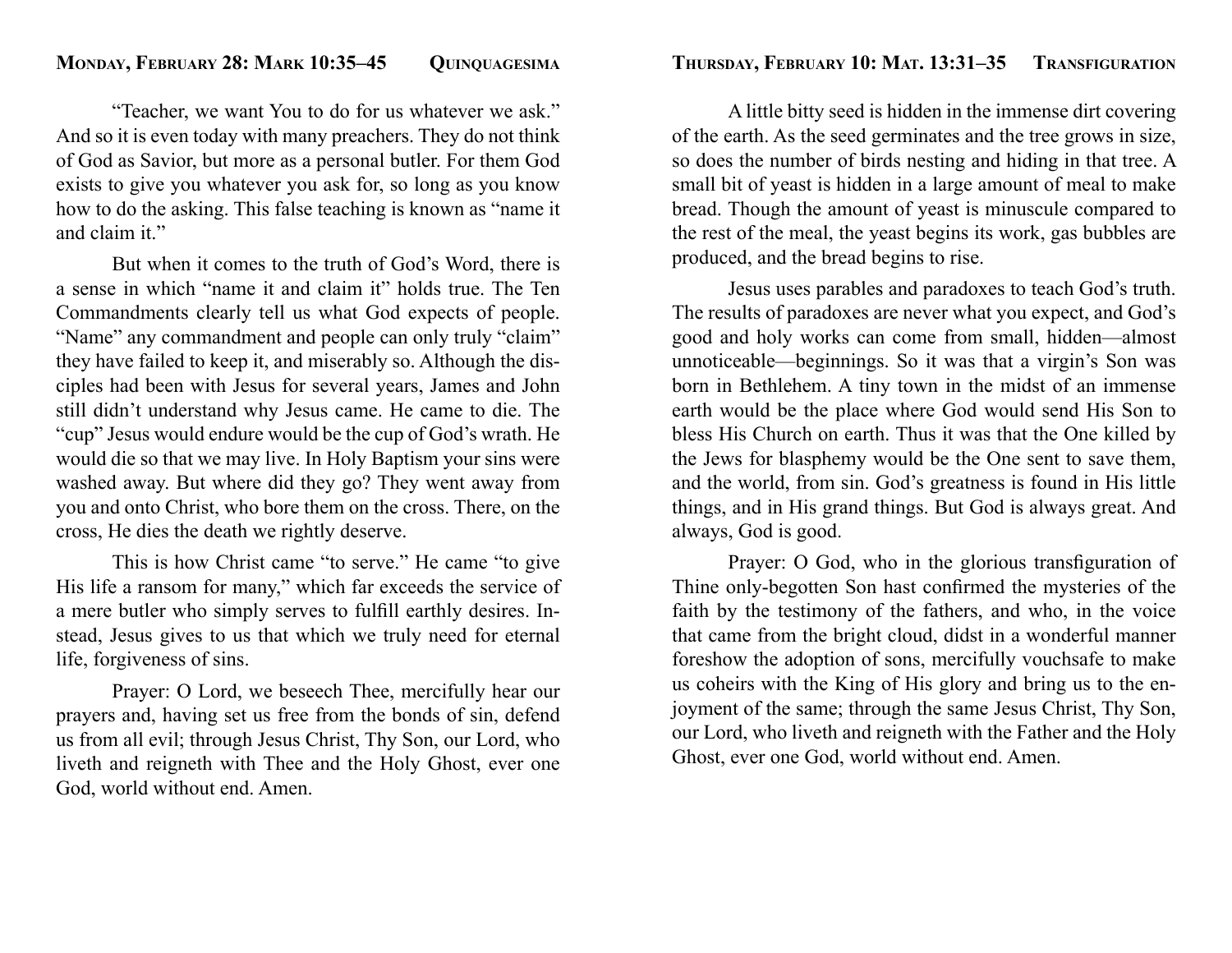### **FRIDAY, FEBRUARY 11: MATTHEW 13:44–52 TRANSFIGURATION**

 Jesus tells us of a man who found a hidden treasure in a field. He hides that treasure, goes and sells everything he owns, and buys that field. Then, Jesus tells us that there was a merchant who in the course of his work found a beautiful pearl of great price. In order to own that valuable pearl the merchant went and sold everything he owned.

 Jesus also tells of a dragnet being thrown into the sea that yields both good and bad things. The good things were kept, while the bad things were thrown away. At the end of the age the angels will come forth and separate the wicked from the righteous. The bad will be cast into the fiery furnace; the just—those justified through faith in Christ by God's grace will go to everlasting life.

 The things of God, old and new, are great treasures. These things—the Old and New Testaments, the Law, the Gospel, the Sacraments—are the treasures that save sinners like you and me. Thanks be to God for His many gifts to us!

Prayer: O God, who in the glorious transfiguration of Thine only-begotten Son hast confirmed the mysteries of the faith by the testimony of the fathers, and who, in the voice that came from the bright cloud, didst in a wonderful manner foreshow the adoption of sons, mercifully vouchsafe to make us coheirs with the King of His glory and bring us to the enjoyment of the same; through the same Jesus Christ, Thy Son, our Lord, who liveth and reigneth with the Father and the Holy Ghost, ever one God, world without end. Amen.

### Lesson from the Book of Concord Quinquagesima Sunday

### **Chapter II, Article IV.**

[B. What is Justifying Faith?]

 The adversaries [Roman Catholics] feign that faith is only a knowledge of history, and, therefore, [they] teach that it can coexist with mortal sin. Hence, they say nothing concerning faith, by which Paul so frequently says that men are justified, because those who are accounted righteous before God do not live in mortal sin. But that faith which justifies, is not merely a knowledge of history, but it is to assent to the promise of God, in which, for Christ's sake, the remission of sins and justification are freely offered. [It is certainty or the certain trust in the heart, when, with my whole heart, I regard the promises of God as certain and true, through which there are offered me, without my merit, the forgiveness of sins, grace and all salvation, through Christ the Mediator.] And, that no one may suppose that it is mere knowledge, we will add further: it is to wish and to receive the offered promise of the remission of sins and of justification. And the distinction between this faith and the righteousness of the Law, can be easily discerned. Faith is the divine service, which receives the benefits offered by God; the righteousness of the Law is the divine service which offers to God our merits. By faith, God wishes Himself so to be honored, that we may receive from Him those things which He promises and offers.

But that faith signifies, not only a knowledge of history, but the faith which assents to the promise, Paul openly testifies, when he says (Rom. 4:16): "Therefore it is of faith, to the end the promise might be sure." For he judges, that the promise cannot be received, unless by faith. Wherefore, he compares them correlatively, and connects promise and faith. Although it will be easy to decide what faith is, if we consider the Creed, where this article certainly stands: "The forgiveness of sins." Therefore, it is not enough to believe that Christ was born, suffered, was raised again, unless we add also this article, which is the final cause of the history: "The forgiveness of sins." To this article, the rest must be referred, viz. that, for Christ's sake, and not for the sake of our merits, forgiveness of sins is given us. For what need would there be, that Christ be given for our sins, if for our sins our merits can give satisfaction?

—Apology of the Augsburg Confession, §48–52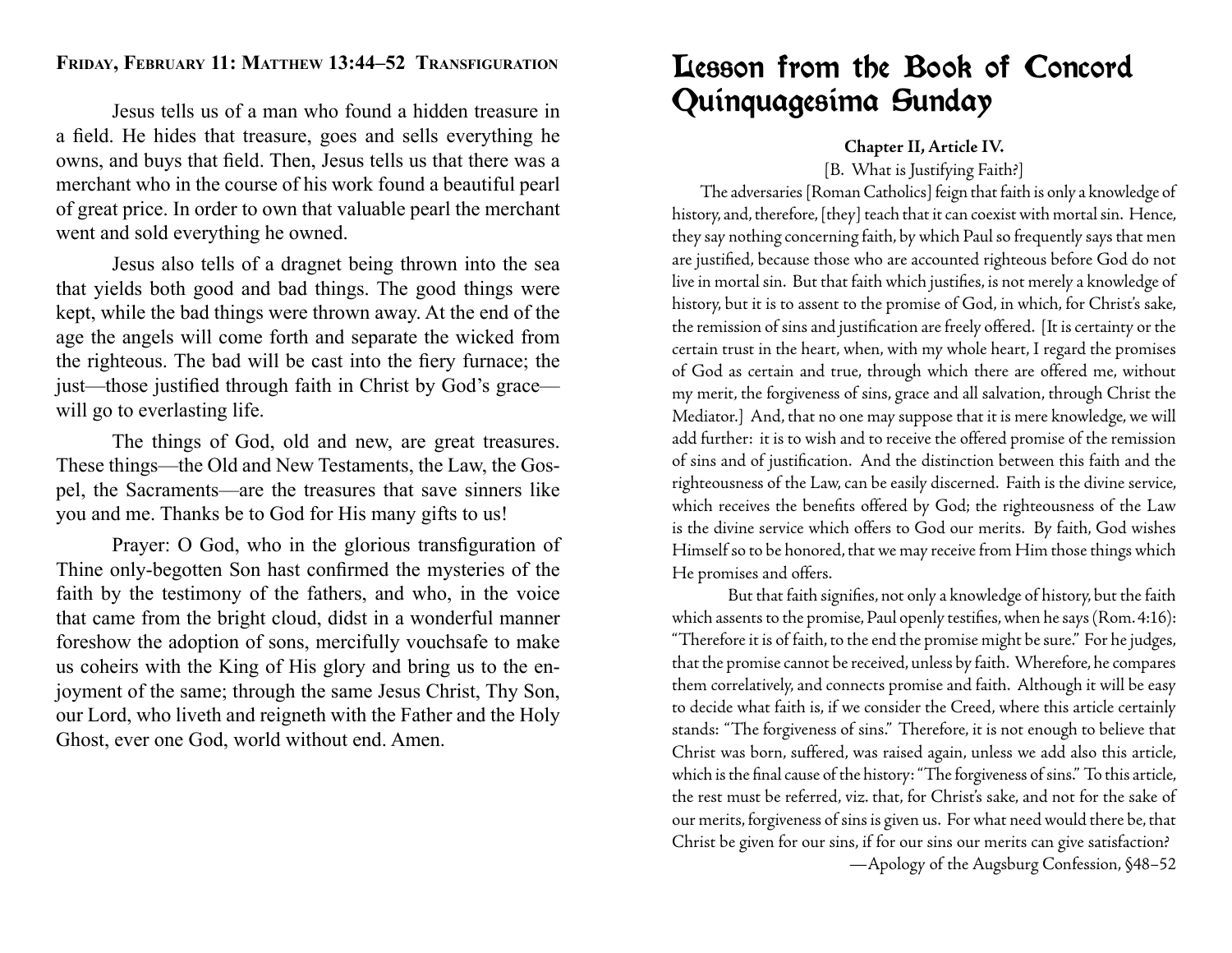We should not think that because we Christians are partakers of the Gospel the Law has become meaningless. When the Lord established His covenant with the people of Israel at Sinai, it was done in earnest. He meant what He said, both the blessings and the curses. St. Paul affirms the veracity of God's words: "The Law is holy, and the commandment holy and just and good" (Romans 7:12).

 The Law is God's holy standard of what His people are supposed to do and what they are not to do. It teaches us what sin is. The strict sentence of Moses determines that all people are sinners and incapable of earning salvation by following God's commandments. Thanks be to God, then, that we are not saved by the Law but by His grace in Christ! Ultimately, the purpose of the Law was to drive us to Christ, that we might be justified by faith. While sinful man could not keep the Covenant of the Law, Christ did. He perfectly kept the Commandments in thoughts, desires, words, and deeds. And by imputing His righteousness to us by faith, He fulfills in us what the Law requires.

 Now, having brought us to Mt. Zion rather than to Mt. Sinai, the Lord still commands us to hear His voice, to walk in His ways, and to trust in Him for our deliverance. "Therefore, since a promise remains of entering His rest, let us fear lest any of you seem to have come short of it" (Hebrews 4:1).

Prayer: O God, who seest that we put not our trust in anything that we do, mercifully grant that by Thy power we may be defended against all adversity; through Jesus Christ, Thy Son, our Lord. Amen.

 "Now He who establishes us with you in Christ and has anointed us is God, who also has sealed us and given us the Spirit in our hearts as a guarantee."

 Auto warranties and guarantees change often, from 20,000 miles, to 50,000 miles, to 100,000 miles, now to 200,000 miles. But when God makes a promise or guarantee it does not change. God's guarantees last forever.

 The Apostle Paul tells of a guarantee given by God to the Baptized. This guarantee has been sealed in us by God. This guarantee is the gift of His own Holy Spirit. He does this to create and maintain the faith that saves within us. Thanks be to God for the Holy Spirit who has bound Himself to the Word, to the Word joined to water, and to the Word joined to bread and wine. This God who is Triune is the only true and living God. There is no other God! His promises are guaranteed to last forever. Praise be to God, for His Word endures forever!

Prayer: O God, who in the glorious transfiguration of Thine only-begotten Son hast confirmed the mysteries of the faith by the testimony of the fathers, and who, in the voice that came from the bright cloud, didst in a wonderful manner foreshow the adoption of sons, mercifully vouchsafe to make us coheirs with the King of His glory and bring us to the enjoyment of the same; through the same Jesus Christ, Thy Son, our Lord, who liveth and reigneth with the Father and the Holy Ghost, ever one God, world without end. Amen.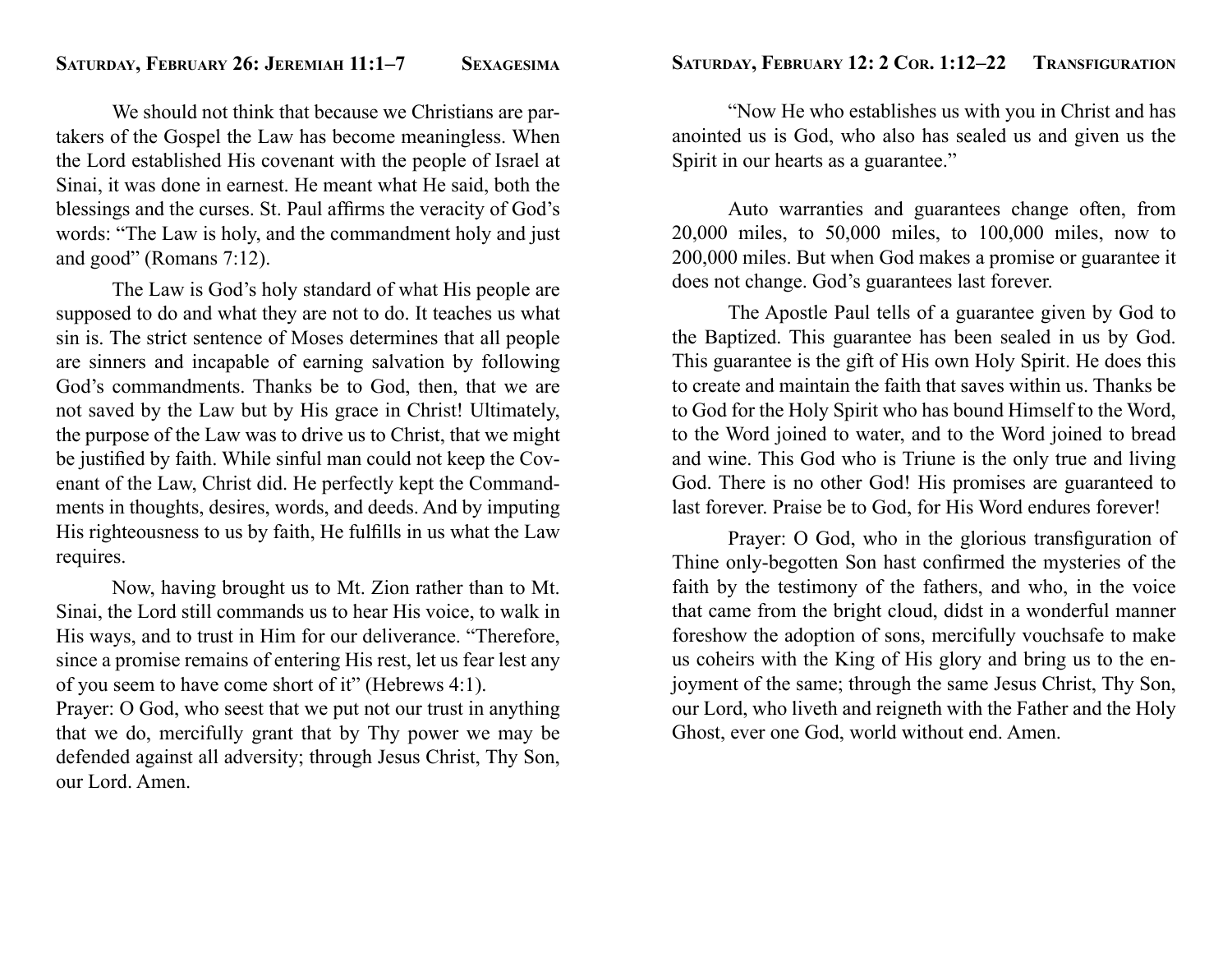## Lesson from the Book of Concord Septuagesima Sunday

### **CHAPTER XI. OF GOD'S ETERNAL FOREKNOWLEDGE [PRE-DESTINATION] AND ELECTION.**

 Concerning this article no public dissension has occurred among the theologians of the Augsburg Confession. But since it is a consolatory article, if treated properly, and by this means the introduction in the future of a controversy likely to cause offence may be avoided, it is also explained in this writing.

### AFFIRMATIVE

The Pure and True Doctrine concerning this Article.

 1. First of all, the distinction between foreknowledge and predestination, that is, between God's foreknowledge and His eternal election, ought to be accurately observed.

 2. For the foreknowledge of God is nothing else than that God knows all things before they happen, as it is written (Dan. 2:28): "There is a God in heaven that revealeth secrets and maketh known to the king Nebuchadnezzar what shall be in the latter days."

 3. This foreknowledge is occupied alike with the godly and the wicked; but it is not the cause of evil or of sin, so that men do what is wrong (which originally arises from the devil and the wicked, perverse will of man); nor the cause of their ruin, for which they themselves are responsible; but only regulates it, and fixes to it a limit how long it should last, and that everything, notwithstanding that in itself it is evil, should serve His elect for their salvation.

 4. The predestination or eternal election of God, however, is occupied only with the godly, beloved children of God, and this is a cause of their salvation, which He also provides as well as disposes what belongs thereto. Upon this [predestination of God] our salvation is founded so firmly that the gates of hell cannot overcome it ( John 10:28; Matt. 16:18).

 5. This is not to be investigated in the secret counsel of God, but to be sought in the Word of God, where it is also revealed.

 6. But the Word of God leads us to Christ, who is the Book of Life, in whom all are written and elected that are to be saved, as it is written (Eph. 1:4): "He hath chosen us in Him" [Christ] "before the foundation of the world."

 7. Thus Christ calls to Himself all sinners and promises them rest, and He is anxious that all men should come to Him and permit Him to help them. To them He offers Himself in His Word, and wishes them to hear it, and not to stop their ears or despise the Word. He promises besides the power and efficiency of the Holy Ghost, and divine assistance for perseverance and eternal salvation.

8. Therefore we should judge concerning this our election to eternal life neither

 All of God's works are done in earnest. From our creation to our preservation, from our redemption to our final salvation, the Lord is determined to accomplish His holy will. He has not done any of these things in vain, but is determined to be recognized as our Creator and Savior. His primary will is that people see these things and believe in Him as the one true and only God of Heaven and Earth. This is why it is so offensive to Him when people worship false idols–they give praise, thanks, and glory to the creature rather than the creator, and reject the Lord's free salvation.

 Those who trust in false gods shall be ashamed, but those who trust in the Lord shall be saved. Because God has done so much for us in true earnestness, sincerely desiring our eternal welfare, He expects that we earnestly seek after Him. We who have been brought out of spiritual darkness and ignorance into the light of God's Word should be determined to continue in that light and truth.

 Prayer: O God, who seest that we put not our trust in anything that we do, mercifully grant that by Thy power we may be defended against all adversity; through Jesus Christ, Thy Son, our Lord, who liveth and reigneth with Thee and the Holy Ghost, ever one God, world without end. Amen.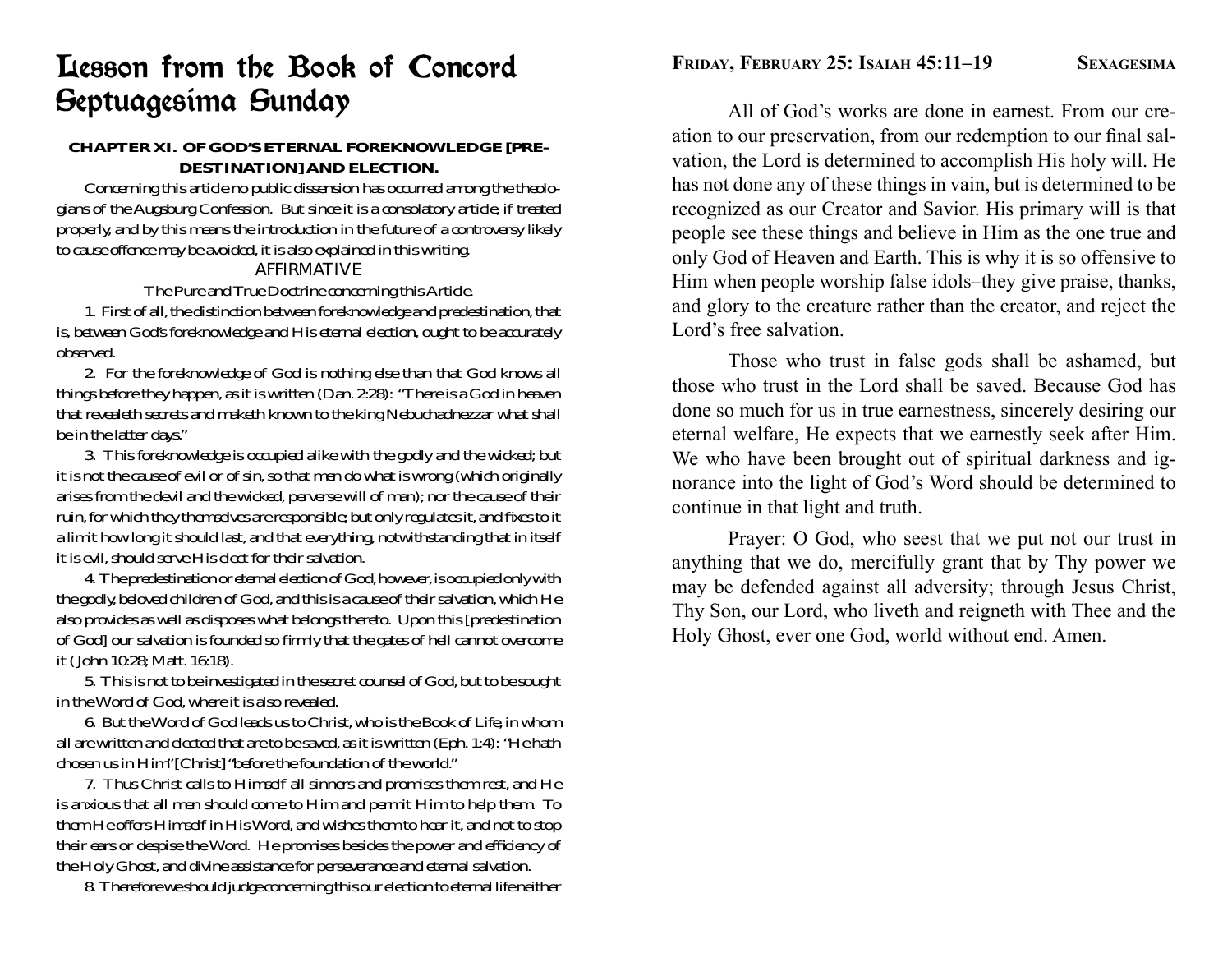#### **THURSDAY, FEBRUARY 24: HEBREWS 11:32-40 ST. MATTHIAS**

 If the holy writer could scarcely summarize the great deeds of the faithful in the time that he had, this writer certainly cannot do it in this devotion. The Church has an awe-inspiring wealth of examples in the lives of the saints of God to motivate us in our own lives. At times, our perception of the Christian life is very narrow and limited to our own experiences. But when we review the testimony and witness of those who have gone before, we are encouraged in our faith, renewed in our hope, and strengthened in our resolve to soldier on in our pilgrimage to the Kingdom of Heaven.

 The writer says in the next chapter, "Since we are surrounded by so great a cloud of witnesses, let us lay aside every weight, and the sin which so easily ensnares us, and let us run with endurance the race that is set before us, looking unto Jesus, the author and finisher of our faith, who for the joy that was set before Him endured the cross, despising the shame, and has sat down at the right hand of the throne of God" (Hebrews 12:1-2). We should think of these faithful examples whenever we come together to worship, knowing that the saints above and we below are part of one communion, and that with angels and archangels and all the company of heaven we laud and magnify the glorious name of our God.

 Prayer: Almighty God, who into the place of the traitor Judas didst choose Thy faithful servant Matthias, grant that Thy Church, ever being preserved from false apostles, may continually abide in the doctrine of Thy true Apostles; through Jesus Christ, Thy Son, our Lord. Amen.

from reason nor from the Law of God, which would lead either into a dissipated, dissolute epicurean life, or into despair, and would excite in the heart of men pernicious thoughts (and such thoughts cannot be effectually guarded against as long as they follow their own reason), so that they think to themselves: "If God has elected me to salvation, I cannot be condemned, although I do whatever I will." And again: "If I am not elected to eternal life, it matters not what good I do; for my efforts are nevertheless all in vain."

 9. But the true judgment concerning predestination must be learned alone from the Holy Gospel concerning Christ, in which it is clearly testified that "God hath concluded them all in unbelief, that He might have mercy upon all," and that "He is not willing that any should perish, but that all should come to repentance" (Rom. 11:32; Ez. 18:23; 33:11; 2 Pet. 3:9; 1 John 2:2).

 10. To him, therefore, who is really concerned about the revealed will of God, and proceeds according to the order which St. Paul has observed in the Epistle to the Romans, who first directs men to repentance, knowledge of sins, to faith in Christ, to divine obedience, before he speaks of the mystery of the eternal election of God, this doctrine is useful and consolatory.

 11. That, however, "many are called, few are chosen," does not mean that God is unwilling that all should be saved, but the reason is that they either do not at all hear God's Word, but wilfully despise it, close their ears and harden their hearts, and in this manner foreclose the ordinary way to the Holy Ghost, so that He cannot effect His work in them, or when it is heard, they consider it of no account, and do not heed it. For this [that they perish] not God or His election, but their wickedness is responsible (2 Pet. 2:1 sqq.; Luke 11:49, 52; Heb. 12:25 sq.).

 12. Moreover, a Christian should apply himself to the article concerning the eternal election of God, so far as it has been revealed in God's Word, which presents Christ to us as the Book of Life, which, by the preaching of the holy Gospel, He opens and spreads out to us, as it is written (Rom. 8:30): "Whom He did predestinate, them He also called." In Him, therefore, we should seek the eternal election of the Father, who, in His eternal divine counsel, determined that He would save no one except those who acknowledge His Son, Christ, and truly believe on Him. Other thoughts are to be entirely banished, as they proceed not from God, but from the suggestion of Satan, whereby he attempts to weaken or to entirely remove from us the glorious consolation which we have in this salutary doctrine, viz. that we know that out of pure grace, without any merit of our own, we have been elected in Christ to eternal life, and that no one can pluck us out of His hand; as He has promised this gracious election not only with mere words, but has also certified it with an oath, and sealed it with the holy sacraments, where we can call to mind in our most severe temptations, and from them comfort ourselves, and thereby quench the fiery darts of the devil.

—The Formula of Concord, Epitome, §1–13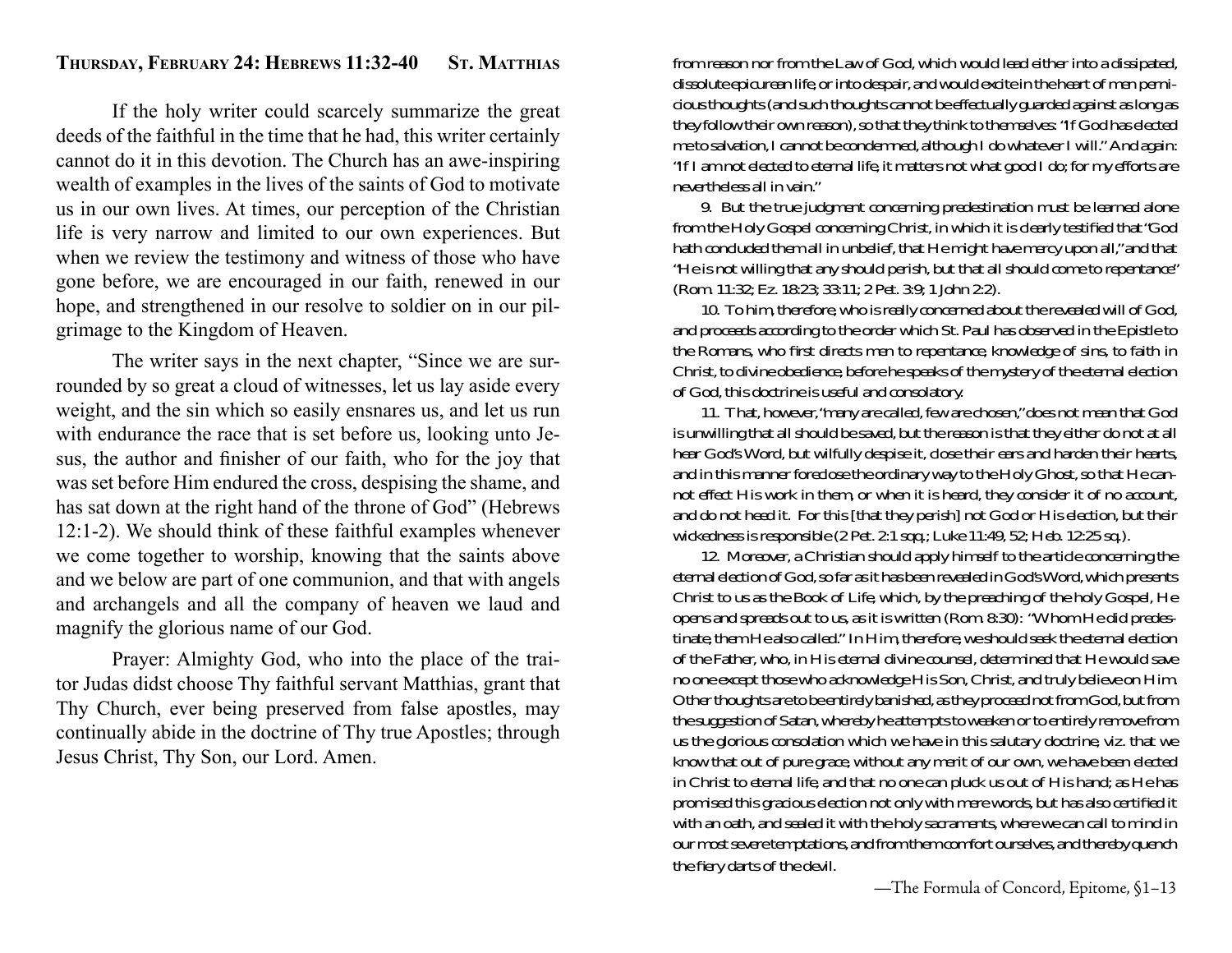### **WEDNESDAY, FEBRUARY 23: MATTHEW 10:2–16 SEXAGESIMA**

 On account of our sins we are justly condemned. The impenitent, when they hear the force of the Law—that they are deserving of eternal death and damnation—bolster up themselves in their impenitence. Such was the actions of the nations of Canaan after hearing that Israel completely destroyed Jericho and Ai. They gathered their armies together as one to fight against the Israelites. They would all end up being destroyed.

 There are also those who are like the Gibeonites who say all the right words, but their lives tell a different story. The Gibeonites sought to craftily obtain the mercy of the Lord. The Israelites, believing their words and not knowing it was a lie, readily offered an alliance. Even though the deception worked, it would not stay hidden forever. They would eventually receive the consequences of their actions and would become servants of the Israelites.

 The truly penitent however, hearing the rebuke of the Law, readily confess that they are indeed worthy of punishment, and petition the Lord for grace and mercy. They come before the Lord and admit that they are indeed poor, miserable sinners, even as we do each time we gather in the Divine Service. The ministers of Christ pronounce forgiveness to us on account of what our Lord Jesus has done for us by His perfect life and sacrificial death on the cross.

 Prayer: O Lord, we beseech Thee favorably to hear the prayers of Thy people that we, who are justly punished for our offenses, may be mercifully delivered by Thy goodness, for the glory of Thy name; through Jesus Christ, Thy Son, our Lord, who liveth and reigneth with Thee and the Holy Ghost, ever one God, world without end. Amen.

 The Apostles had a great task ahead of them when Jesus sent them out to preach the Kingdom of Heaven. They were put in a vulnerable situation, as sheep among wolves, not giving any thought for their own well-being, but only for the work of the Ministry. This task would prove to be a test of their faith, their service, and their determination. To pass this test they would have to seek strength and courage—not from themselves, but from God.

 In their vocations as called and ordained ministers of the Word, pastors today must still have this kind of determination and trust in the gracious provision of the Lord, putting their service to God and to His Church before their own welfare. St. Paul writes to Timothy, "To this end we both labor and suffer reproach, because we trust in the living God, who is the Savior of all men, especially of those who believe" (1 Timothy 4:10).

 God provides for His servants through the Church. Many pastors have sacrificed much in their service to the Church; it is only fitting that the Church in turn supports them. The service that Christ's ministers offer and give to the hearers is supposed to be reciprocated and given back to them by the hearers. Those who hear the peace of the Gospel and believe it in true faith, if they are really driven according to the New Man by the Spirit of God, will want to help support its ministry.

 Prayer: O God, who seest that we put not our trust in anything that we do, mercifully grant that by Thy power we may be defended against all adversity; through Jesus Christ, Thy Son, our Lord. Amen.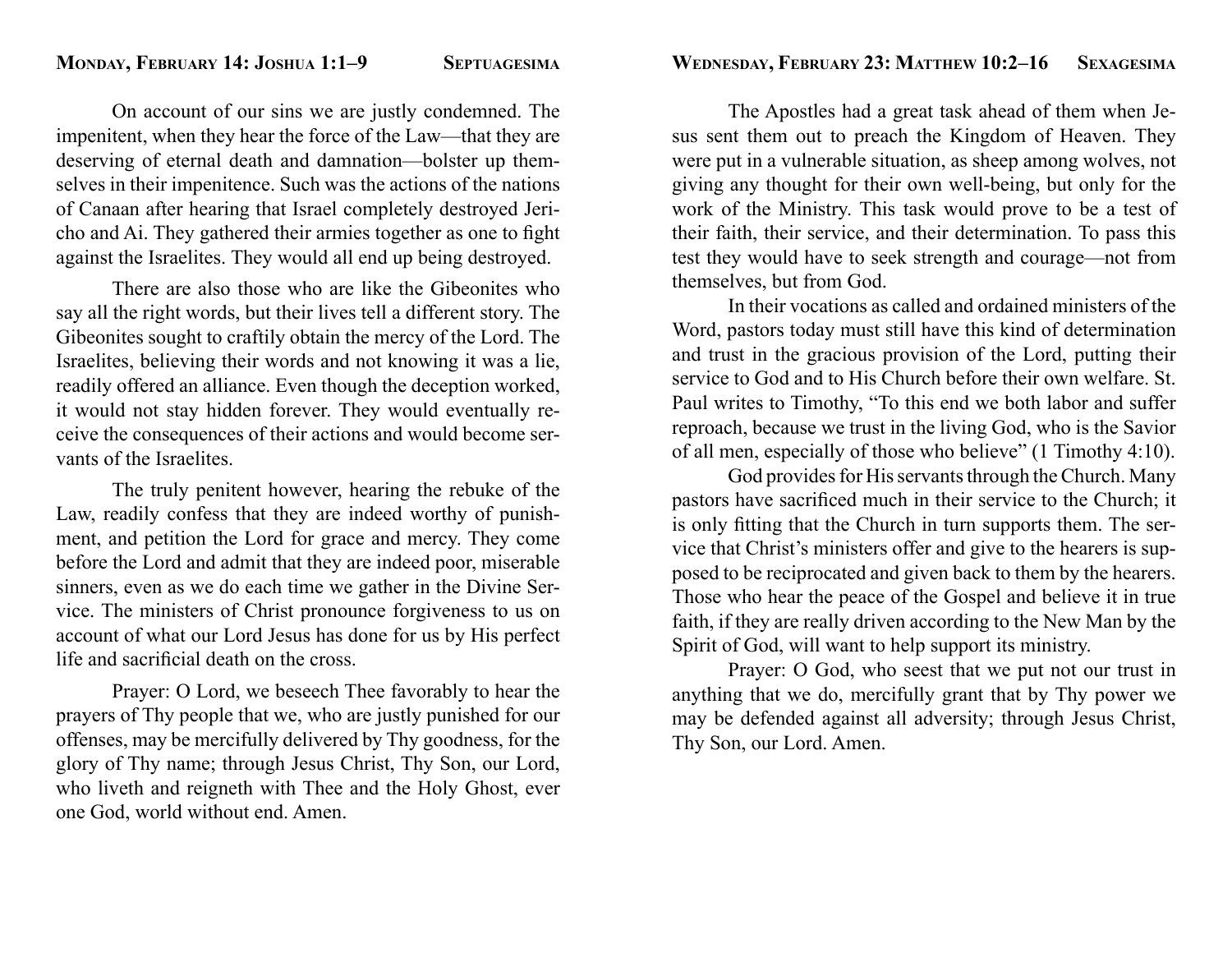When a farmer sows his seed he does not know what will spring up. Yet, in his determination, he still tends his fields. When you give charitably to others you have no way of knowing how beneficial your donation will be. Parents who plan to have a child cannot know whether their child will be born healthy or with complications. Even when we give witness of our faith to others, we do not know whether people will receive it in faith or reject it in unbelief. But, if we wait until we know the outcome, we would never act. Instead, we should trust the gracious will of God to work all things out for good.

 The farmer sows his seed in hope for a good harvest. We do good to our neighbor in the hope of helping him overcome evil. Parents still beget children in the hope of raising them in the Christian faith. Regardless of our positions in life, we Christians are encouraged to move forward in life and fulfill the calling that we have in Christ. We should not let the circumstances of the world or the turbulent culture in which we live deter us from doing the will of God. Instead, we remember what St. Paul writes to the Colossians, "Whatever you do, do it heartily, as to the Lord and not to men, knowing that from the Lord you will receive the reward of the inheritance; for you serve the Lord Christ" (Colossians 3:23-24).

 Prayer: O God, who seest that we put not our trust in anything that we do, mercifully grant that by Thy power we may be defended against all adversity; through Jesus Christ, Thy Son, our Lord. Amen.

 The Church is often compared to a vineyard. Sunday's Gospel reading was the parable of the landowner who went early to the marketplace to gather laborers to work in his vineyard. This was a picture of the Lord and His Church. Today's reading from the prophet Isaiah also compares the Church to a vineyard. This vineyard is cared for by the "Well-Beloved One". He works diligently for His vineyard. Our Lord works diligently for His Bride, the Church.

 He dug a fence and encamps all around the ones who fear Him; who trust in Him (Psalm 34:7). He placed in the Church the tower of the teachings of the Prophets and Apostles. The Ministers of the Lord are ready to defend and protect the Church by continuing to preach and teach the truth of the Word of God against all false teachings. They remove the weeds and stones of false doctrine that prevent its growth and maturity.

 Even with all of the Lord's work, the vineyard is still plagued by sin and unbelief. This was a prophecy against Israel who had forsaken the Lord and His teachings. This serves today as a warning against those who would cling to the false idols of this world, and cling to false teachings in the Church. Such churches produce bad grapes. Our Lord desires that the Church produces good grapes, that His works would be taught in their truth and purity.

 Prayer: O Lord, we beseech Thee favorably to hear the prayers of Thy people that we, who are justly punished for our offenses, may be mercifully delivered by Thy goodness, for the glory of Thy name; through Jesus Christ, Thy Son, our Lord, who liveth and reigneth with Thee and the Holy Ghost, ever one God, world without end. Amen.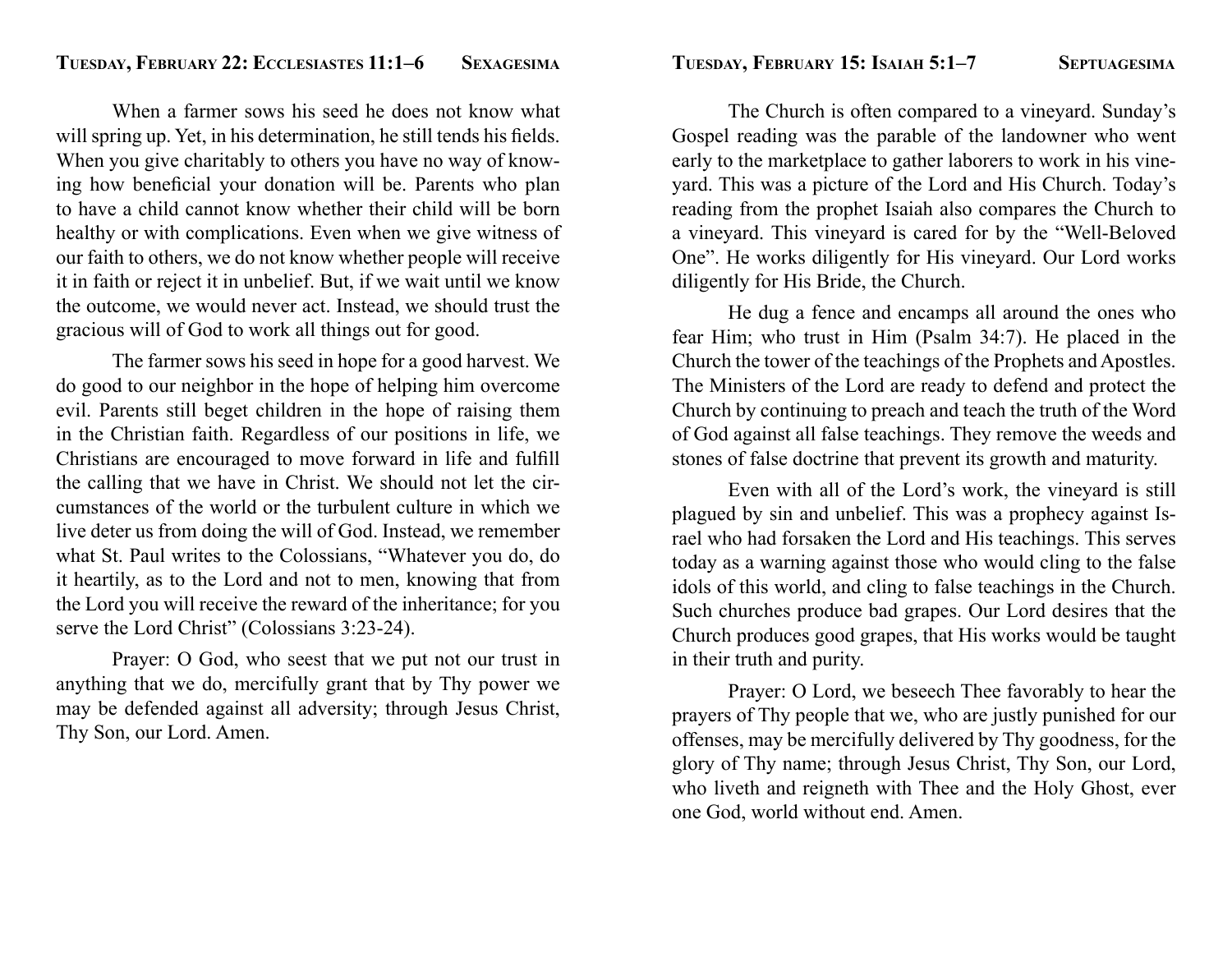We have here today a wonderful pericope on the relationship of the Lord to the penitent sinner. Those who cling in faith to the Lord are affirmed to have been chosen by God to be His people. The Lord had already made clear that He had chosen the people of Israel to be His. He had sent Moses to deliver them from the bondage of slavery in Egypt. He rescued them from the armies of Pharaoh by providing dry land to walk through the midst of the Red Sea. He preserved them in the wilderness for forty years by providing water, quail, and manna.

 He had also given them His Law—His Ten Commandments—on Mount Sinai, written with His own hand and presented to them by Moses. The Commandments showed how the Lord promised to protect those who feared, loved, and trusted in Him above all gods. The people of Israel, after forty years of wandering in the wilderness, were now ready to take possession of the promised land of Canaan. It was here, when Moses gave his final speech, that the Israelites confessed their faith in the Lord. He would be their God, and they would be His people.

 This is how it is for us in the Church. We confess our faith in the Lord when we confess that we are unable to save ourselves by our own works. Through His grace and mercy He claims us as His own people.

 Prayer: O Lord, we beseech Thee favorably to hear the prayers of Thy people that we, who are justly punished for our offenses, may be mercifully delivered by Thy goodness, for the glory of Thy name; through Jesus Christ, Thy Son, our Lord, who liveth and reigneth with Thee and the Holy Ghost, ever one God, world without end. Amen.

**MONDAY, FEBRUARY 21: ISAIAH 50:4–10 SEXAGESIMA**

 The Lord Jesus always delighted to do the will of His heavenly Father. Whether hearing and studying the Holy Scriptures as a child, teaching and preaching to the multitudes, or even suffering at the hands of His enemies, Christ was not ashamed of His Father. He knew that when He had gone through His bitter Passion He would be justified before all people at the Resurrection. His face was set with divine determination to fulfill His Father's will and accomplish our Redemption.

 Likewise, if we trust in the name of the Lord, and rely upon our God and the Gospel of His love for us, we do not need to feel ashamed of our lot in life. Our spiritual enemies may ridicule us and persecute us for following God's Word, but they cannot undo what Christ has done for us, nor overturn the victory of the cross. The fortitude of Christ is found in the faith of His people, and His vindication is the cause of our justification.

 Isaiah's words are mirrored in St. Paul's to the Romans, "If God is for us, who can be against us? ... It is God who justifies. Who is he who condemns? It is Christ who died, and furthermore is also risen, who is even at the right hand of God, who also makes intercession for us." (Romans 8:31-34) May our ears always be open to hear the Gospel of Christ, our tongues tuned to proclaim His Word, and our hearts kindled with a bold faith!

 Prayer: O God, who seest that we put not our trust in anything that we do, mercifully grant that by Thy power we may be defended against all adversity; through Jesus Christ, Thy Son, our Lord. Amen.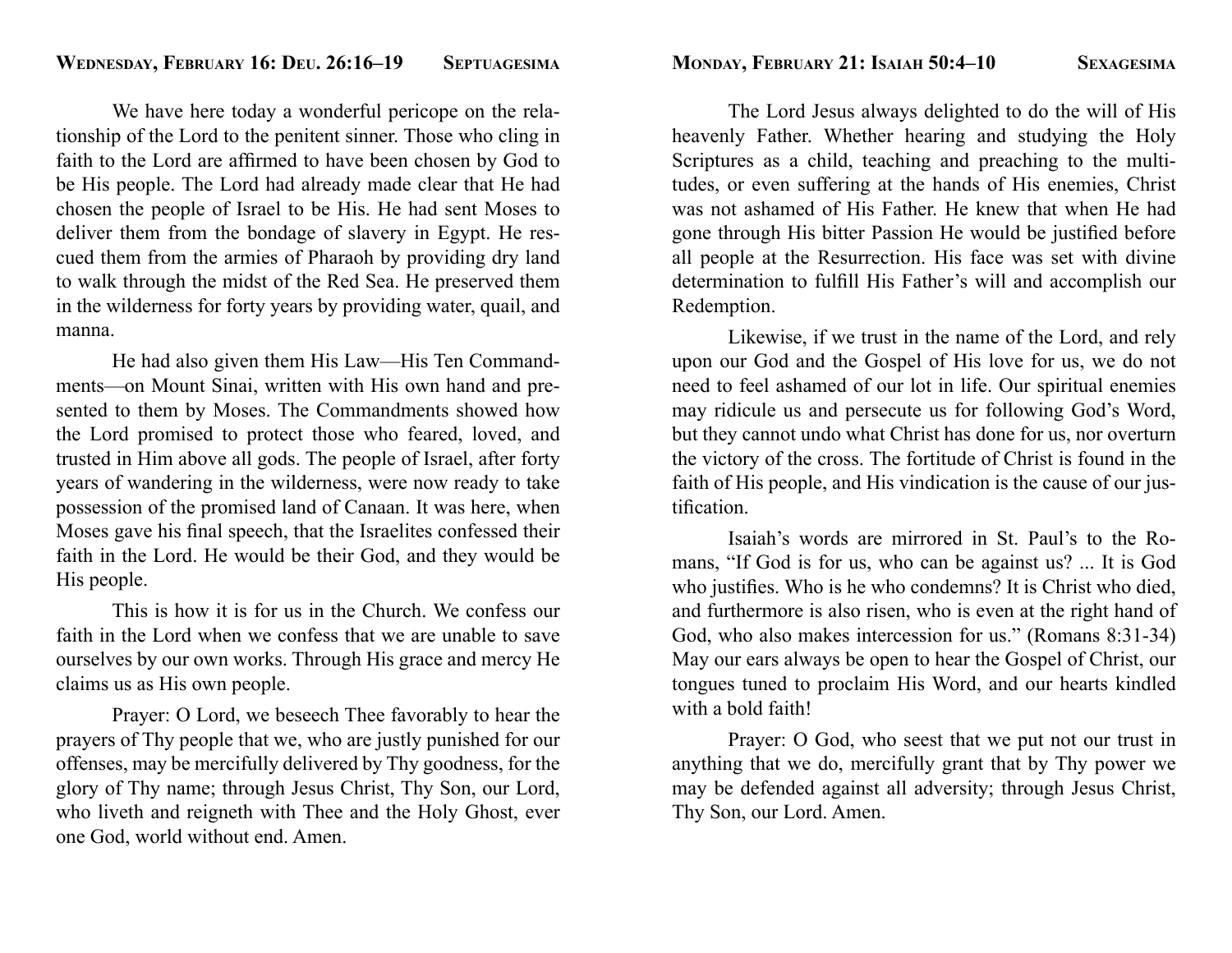### Lesson from the Book of Concord Sexagesima Sunday

### **Article VII.**

 Also, they [the Lutherans] teach, that One holy Church is to continue forever. The Church is the congregation of saints, in which the Gospel is rightly taught and the Sacraments rightly administered. And to the true unity of the Church, it is enough to agree concerning the doctrine of the Gospel and the administration of the Sacraments. Nor is it necessary that human traditions, rites, or ceremonies, instituted by men, should be everywhere alike. As Paul says: "One faith, one baptism, one God and Father of all," etc. [Eph. 4:5, 6]

### **Article VIII.**

 Although the Church properly is the Congregation of Saints and true believers, nevertheless, since, in this life, many hypocrites and evil persons are mingled therewith, it is lawful to use the Sacraments, which are administered by evil men; according to the saying of Christ: "The Scribes and the Pharisees sit in Moses' seat," etc. [Matt. 23:2]. Both the Sacraments and Word are effectual by reason of the institution and commandment of Christ, notwithstanding they be administered by evil men.

 They condemn the Donatists, and such like, who denied it to be lawful to use the ministry of evil men in the Church, and who thought the ministry of evil men to be unprofitable and of none effect.

—The Augsburg Confession

### **XII.**

### **Of the Church.**

 We do not acknowledge them [the Roman Catholics] as the Church, and they are not; we also will not listen to those things which, under the name of Church, they either enjoin or forbid. For, thank God, today a child seven years old knows what the Church is, viz. saints, believers and lambs who hear the voice of their Shepherd. For the children repeat: "I believe in one holy Christian Church." This holiness does not consist in an alb, a tonsure, a long gown and other of their ceremonies devised by them beyond Holy Scripture, but consists in the Word of God and true faith.

> —The Smalcald Articles, Part III, Article XII The Book of Concord

 Just like Moses had done before his death, which we heard yesterday, Joshua also gathers the people of Israel together to admonish them before his death. He admonishes the people to put away their false gods. These gods they have carried with them since Egypt, through forty years of wilderness wandering, through the conquest of Canaan, and even now that they have been planted in the promised land. They still clung to their false gods. They would even adopt the false gods of the Canaanites who still lived among them.

 This serves as a picture and warning for us. There are many things in our lives that we trust in for rescue, apart from the one true Lord God. Our money, social status, family life, job security, our favorite sports team, and the like are all things from which we seek comfort in times of trouble and sorrow. We fail to turn to the only source of comfort in this life—to our Lord and Savior Jesus Christ.

 Like the Israelites, when we are asked, "Who will you serve today?," we readily say, "The Lord." But our lives tell a different story, just as the lives of the Israelites did. With this realization, let us confess our sins and forsake our false gods, and cling to the works and merits of the Christ, our Lord Jesus, who grants us forgiveness freely for His name's sake.

 Prayer: O Lord, we beseech Thee favorably to hear the prayers of Thy people that we, who are justly punished for our offenses, may be mercifully delivered by Thy goodness, for the glory of Thy name; through Jesus Christ, Thy Son, our Lord, who liveth and reigneth with Thee and the Holy Ghost, ever one God, world without end. Amen.